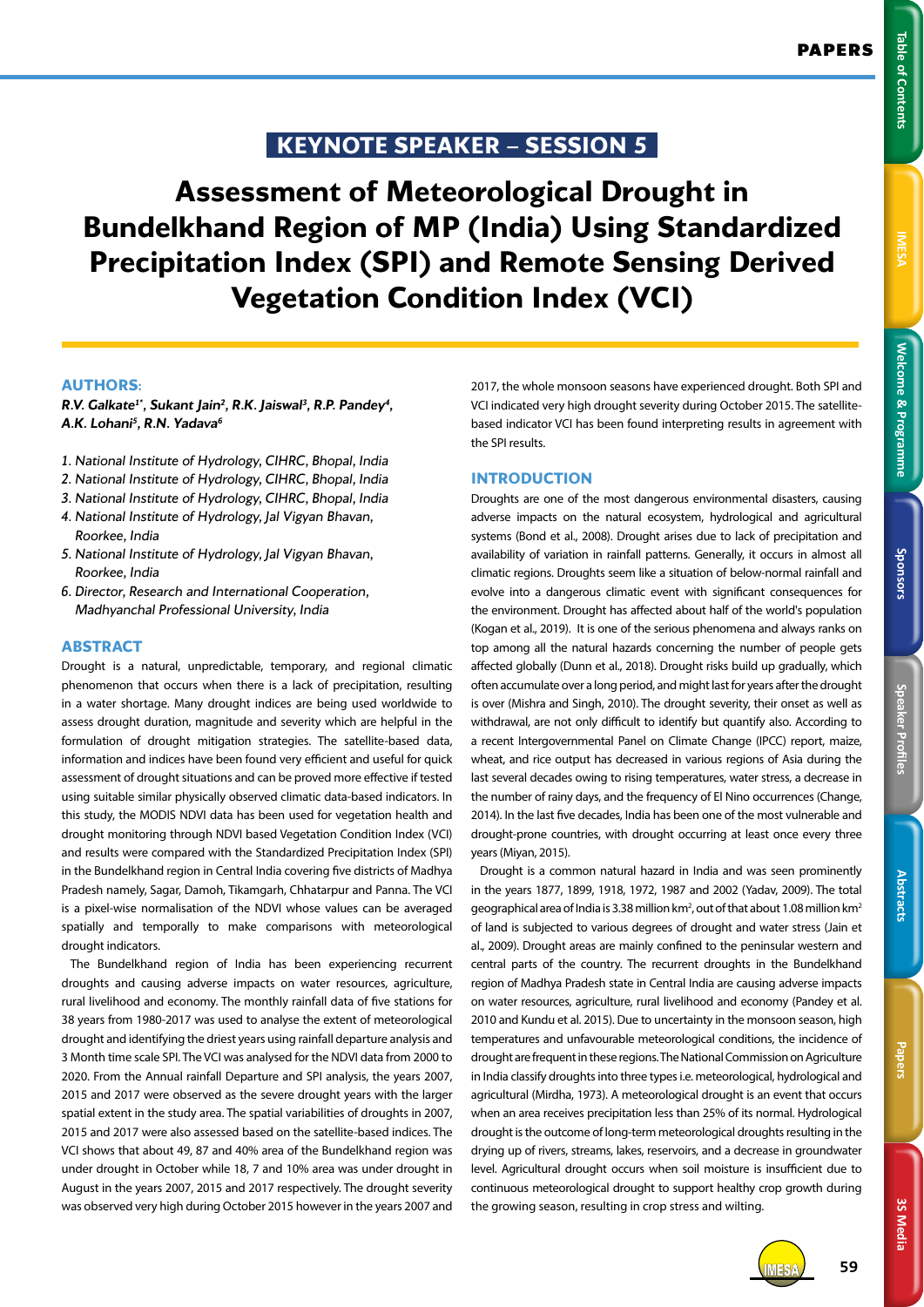

Drought must be assessed and monitored using scientific techniques to reduce future risk and potential dangers. Traditional drought monitoring relies on ground-based observations of meteorological and hydrological data including precipitation, temperature, evapotranspiration, soil moisture, surface runoff, and groundwater levels. Several drought indicators have been developed in recent years based on this single location data such as the Standardized Precipitation Index (SPI) (Guttman, 1999), Crop Moisture Index (Palmer, 1968), Palmer Drought Severity Index (Palmer, 1965), Soil Moisture Drought Index and Streamflow Drought Severity Index, Groundwater Drought Index and many more. Many studies have successfully applied the SPI, which is related to the probability of occurrence of wet and dry events, by many researchers efficiently for monitoring the spatial extension and intensity of droughts, at different time scales of 3, 6, 12, and 24 months (Khan et al., 2008; Belayneh and Adamowski, 2012; Thomas et al., 2015). It takes longer for deficiency precipitation to affect the streamflow, soil moisture, reservoir and groundwater levels. SPI on 1 and 3-month time scales are associated with soil moisture and precipitation deficit however the hydrological drought is associated with the SPI-6 which indicates precipitation deficit for more than 6 months (Van Loon, 2015). Although meteorological data from ground-based stations have a high level of accuracy and is widely utilised across the world, the density and distribution of meteorological stations are insufficient for spatial data extraction. Without an optimal network of meteorological stations throughout the study region, the geographical extent of drought cannot be accurately assessed (Vicente-Serrano and López-Moreno, 2005). Even yet, the time and cost of data preparation, as well as the risk of errors, may cause a delay in drought mitigation operations. In this context, drought monitoring using satellite-based data has gained widespread acceptance in recent decades because of its low cost, ease of data acquisition, synoptic perspective and reliability.

Remote sensing is a state of the art and useful technique for monitoring drought. Many drought indices are developed based on remote sensing data such as the normalized difference vegetation index (NDVI) (Tucker, 1979), Land Surface Temperature (LST), Temperature Vegetation Drought Index (TVDI), Vegetation Condition Index (VCI) (Kogan, 1990) and many others. VCI is more significant in drought monitoring when compared to NDVI and TVDI. VCI distinguishes between climatic and long-term biological signals, making it more diagnostic of moisture deficit. As a result, when compared to other remote sensing-based indices, VCI can provide more exact findings for monitoring and quantifying droughts in non-homogeneous areas. Therefore, VCI is widely utilised in drought monitoring and analysis, with several studies confirming its accuracy (Unganai and Kogan, 1998; Jain et al., 2009; Du et al., 2013; Liu et al., 2020). Thus, the present study focuses on evaluating drought indicators based on the integration of meteorological and satellite-based indices in the Bundelkhand region of Madhya Pradesh, which experiences very frequent droughts of higher intensities in India. Rainfall based departure analyses were used to identify the dry periods using long term rainfall data of five stations. The monthly rainfall based index, 3 Month SPI is estimated for the monsoon season of the identified severe drought years. Furthermore, satellite-based data index VCI is calculated over the area using longterm MODIS based NDVI for the monsoon season of the same classified drought years.

#### **STUDY AREA**

Madhya Pradesh is a centrally located state in India. The present study has been carried out in the Bundelkhand region located in the northern part of Madhya Pradesh state comprising 5 districts Sagar, Damoh,





**FIGURE 1:** Location of Study Area (Bundelkhand region of Madhya Pradesh)

#### **MATERIALS AND METHODOLOGY**

#### **Statistical analysis**

The rainfall statistics of five rain gauge stations Sagar, Damoh, Panna, Tikamgarh and Chhatarpur of Bundelkhand region has been worked out using 38 years of rainfall data from the year 1980 to 2017. The rainfall data has been collected from India Meteorological Department and State Data Centre, Madhya Pradesh Water Resources Department, Bhopal. The statistical analysis of annual, monsoon, non-monsoon and monthly rainfall have been carried out to estimate average rainfall, standard deviation and coefficient of variation of five stations and Bundelkhand region to understand rainfall pattern and its variability.

#### **Rainfall Departure Analysis**

The annual rainfall departure analysis was performed for the determination of drought years, frequency Return period and severity in the study area. As suggested by India Meteorological Department, a year can be considered as a drought year when the annual rainfall deficit is more than 25% of its long term normal rainfall (Appa Rao, 1986). Further, the meteorological drought can be classified according to its severity level. It is considered as a Moderate drought when the annual rainfall deficit is between 25% to 50%, Severe drought when the annual rainfall deficit is between 50% to

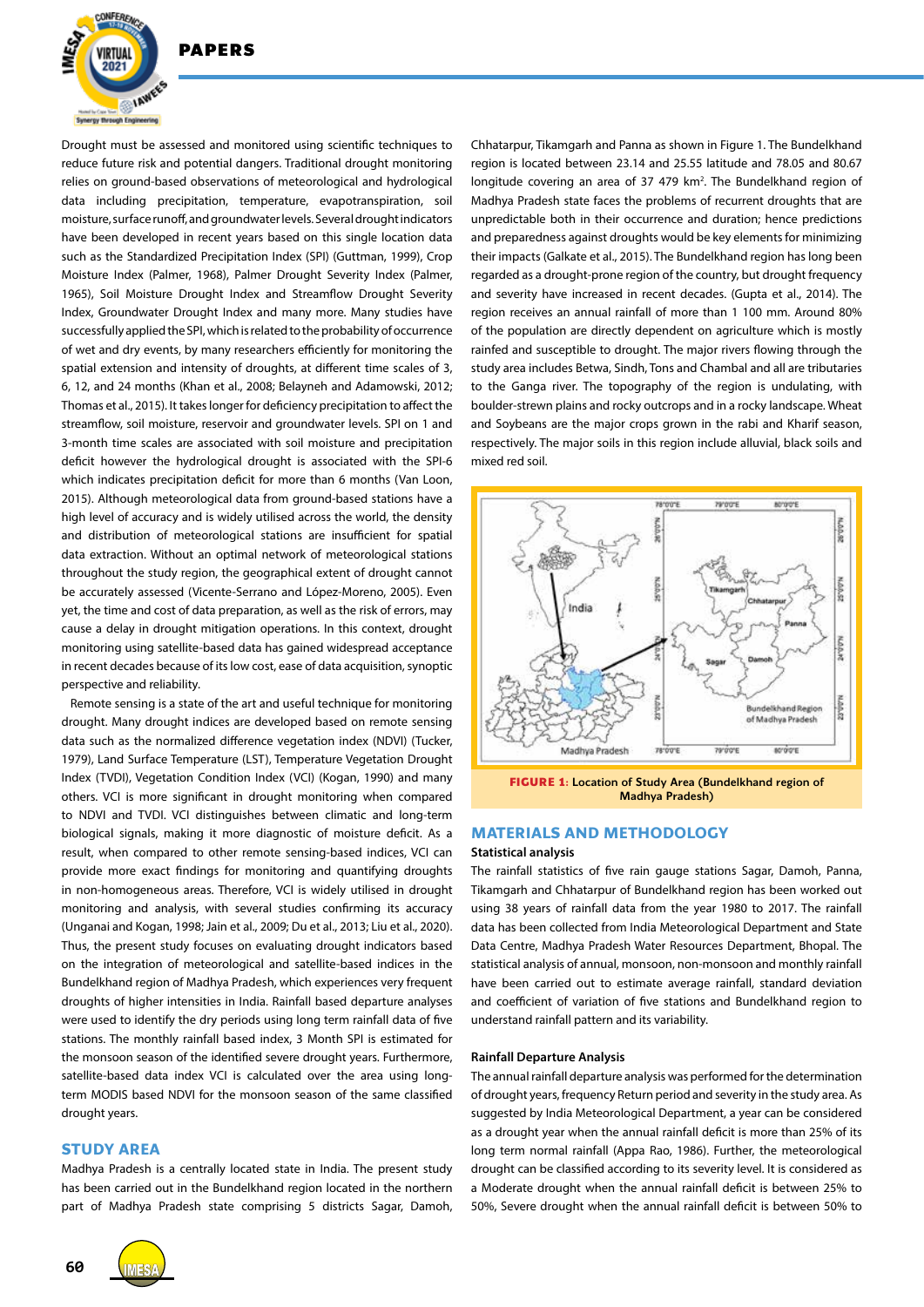**MESA** 

3S Media **3S Media**

75% and Extreme drought when the annual rainfall deficit is more than 75%. The percentage departure of the annual rainfall time series has been calculated using equation 1.

Percentage of Departure  $-\frac{A^{n}mudRainfall -Average A^{n}mvalRainfall}{A^{n}m} \times 100$  **Equation 1** 

#### **Standardized Precipitation Index (SPI)**

The Standardized Precipitation Index (SPI) assigns a numeric value to the precipitation based on the deficit severity and it can be associated across regions with a different environment. In brief, SPI is the number that represents the standard deviation of precipitation data from its long-term average for a normally distributed series. As the precipitation data is not normally distributed, a transformation technique is used in the first stage of SPI to convert the data series to a normal distribution. The SPI determines the probability of occurrence of wet and dry events at different time scales i.e. 1 month to 24 months which are associated with different droughts such as soil moisture drought, agricultural drought, meteorological drought and hydrological drought. The 3 Month SPI values are indicative of soil moisture condition as well as meteorological drought, hence in this study, analysis has been carried out to assess drought severity in the study area using 3-month SPI values and its comparison with satellite-derived index. For this analysis monthly rainfall time series of 38 years from the year, 1980 to 2017 was used for five stations of the Bundelkhand region.

Drought characteristics based on their severity can be assessed using an analytic method to determine the cumulative probability (McKee et al., 1993). The cumulative probability, H(x), is then converted into the standard normal random variable 'Z,' which has a mean of zero and a variance of one and is the SPI value. The Z or SPI values are more easily estimated using an approximation that converts cumulative probability to the standard normal random variable Z (Abramowitz and Stegun, 1965). The SPI computation for each place is based on the long-term precipitation data of the selected period. This long-term data fitted to a probability distribution, which is then converted into a normal distribution, resulting in a mean SPI of zero for the chosen place and duration (Edwards, 1997). The SPI values and their classification indicating severity range are shown in Table-1.

| <b>TABLE 1: SPI classification and their values</b> |                      |  |  |  |
|-----------------------------------------------------|----------------------|--|--|--|
| $2.0 +$                                             | <b>Extremely Wet</b> |  |  |  |
| 1.5 to 1.99                                         | Very Wet             |  |  |  |
| 1.0 to 1.49                                         | Moderately Wet       |  |  |  |
| $-.99$ to $.99$                                     | Near Normal          |  |  |  |
| $-1.0$ to $-1.49$                                   | Moderately Dry       |  |  |  |
| $-1.5$ to $-1.99$                                   | Severely Dry         |  |  |  |
| -2 and less                                         | <b>Extremely Dry</b> |  |  |  |

In the derived SPI series, when continuous negative values of SPI reach an intensity of -1.0 or less and then SPI remains constantly negative, a drought event has begun, which will terminate when the SPI becomes positive. As a result, each drought event has a duration that is determined by its start and end dates, as well as its intensity and severity.

## **Satellite Data**

Moderate Resolution Imaging Spectroradiometer (MODIS) satellite data provides a new generation of land resources products to support natural resource management and global change research (Didan, Kamel, 2015). Drought monitoring is one of the many environmental concerns for which these products are used. (Gu et al., 2008; Bajgain et al., 2015, 2017). In this study, the MODIS data were accessed using Google Earth Engine (GEE),

which is a cloud-based remote sensing platform. The 16-Day composite (MOD13Q1) MODIS Terra Vegetation Indices product was used to estimate NDVI based VCI. The datasets are available for global coverage at a 250 m spatial resolution from the year 2000 onwards.

#### **Vegetation Condition Index (VCI)**

Normalized Difference Vegetation Index (NDVI) is a widely used remote sensing index that gives quantification of quantitative estimation of vegetation growth based on surface reflectance. NDVI is calculated as the ratio between the reflectance of a red band (0.6-0.7 μm) and a near-infrared (NIR) band (>0.7 μm). The NDVI values range from -1 to 1, the responses of healthy vegetation in this range are towards one while water and the builtup area will be represented as negative and near-zero values. The NDVI can be estimated using equation 2.

$$
\textit{NDVI} = \frac{\textit{NIR} - \textit{Red}}{\textit{NIR} + \textit{Red}} \qquad \textit{Equation 2}
$$

To normalised current NDVI w.r.t maximum and minimum NDVI over a single pixel, Kogan proposed Vegetation Condition Index (VCI). VCI compares the current vegetation index to the values observed in a similar period over a specific pixel. VCI can be estimated with equation 3

$$
VCI_{ijk} = \frac{NDVI_{ijk} - NDVI_{ij\ min}}{NDVI_{ij\ max} + NDVI_{ij\ min}} \qquad \text{Equation 3}
$$

Whereas VCIijk is the VCI value for the pixel i during the month j for year k, NDVIijk is the VCI value for the pixel i during the month j for year k, NDVIijk min is the multiyear minimum NDVI for i pixel during the month i and NDVIijk max is the multiyear maximum NDVI for i pixel during the month j. The VCI values less than 0.4 indicates mild to extreme drought conditions while VCI above 0.4 shows normal conditions as shown in Table 2. When compared to NDVI, this VCI normalises NDVI responses and removes the long-term ecological indication from the short-term climatic signal, proving to be a better index for monitoring water stress conditions.

| <b>TABLE 2: VCI Classification</b> |                        |  |  |  |  |
|------------------------------------|------------------------|--|--|--|--|
| <b>VCI Values</b>                  | Category               |  |  |  |  |
| $0.0 - 0.1$                        | <b>Extreme Drought</b> |  |  |  |  |
| $0.1 - 0.2$                        | Severe Drought         |  |  |  |  |
| $0.2 - 0.3$                        | Moderate Drought       |  |  |  |  |
| $0.3 - 0.4$                        | Mild Drought           |  |  |  |  |
| $0.4 - 1.0$                        | No Drought             |  |  |  |  |

### **RESULTS AND DISCUSSION**

The long term rainfall data of 38 years from 1980 to 2017 were analyzed to assess the average rainfall pattern and variability for five stations Sagar, Damoh, Panna, Tikamgarh and Chhatarpur of the Bundelkhand region of Madhya Pradesh. Rainfall statistics of these stations is summarized in Table 3. The Distribution of monthly rainfall of all five stations is shown in Figure 2.

From Table 3, the average annual rainfall in the Bundelkhand region was observed varying between 1 202 (Sagar) to 960 (Chhatarpur) with an average of 1 105 mm. The average annual monsoon and non-monsoon rainfall in the region were observed as 1 008 mm and 97 mm respectively. The region receives a major portion of rainfall during the monsoon season as shown in Figure 2. The rainfall pattern in Bundelkhand has a very high temporal variation, the average standard deviation annual, monsoon and non-monsoon rainfall has been estimated as 336, 320 and 97 mm. The high values of coefficient of variation for annual and monsoon rainfall 0.31 and 0.32 indicate high rainfall variation and non-monsoon rainfall seems to be

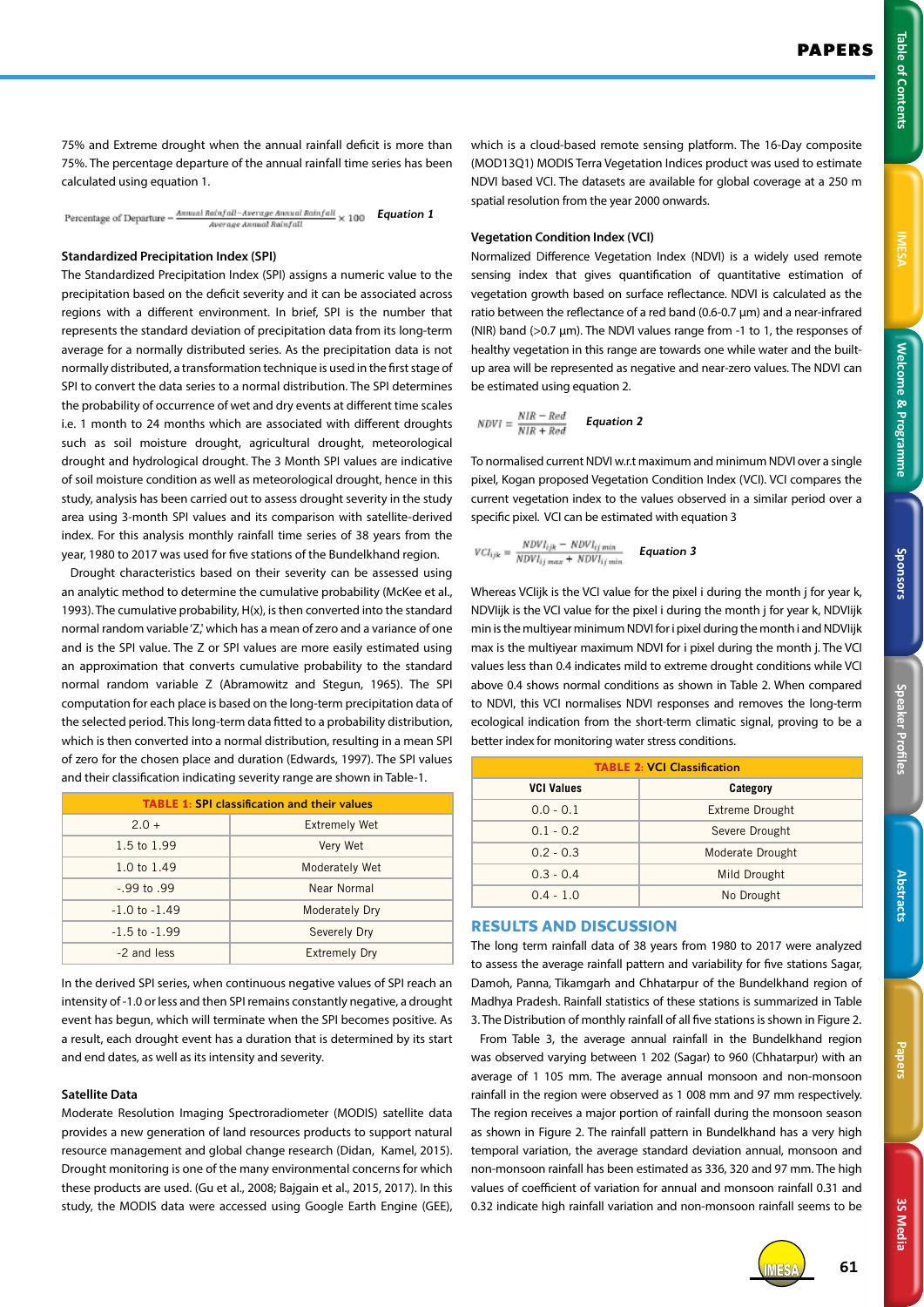2021 **IAW** 

**DAPFRS** 

| <b>TABLE 3: Rainfall statistics of five stations of Bundelkhand region (data used 1980-2017)</b> |            |          |         |         |           |         |             |           |         |           |
|--------------------------------------------------------------------------------------------------|------------|----------|---------|---------|-----------|---------|-------------|-----------|---------|-----------|
| Station<br>Name<br><b>No</b>                                                                     |            | Annual   |         | Monsoon |           |         | Non-Monsoon |           |         |           |
|                                                                                                  |            | Avg.(mm) | Std Dev | CV      | Avg. (mm) | Std Dev | <b>CV</b>   | Avg. (mm) | Std Dev | <b>CV</b> |
|                                                                                                  | Sagar      | 1 202    | 390     | 0.32    | 1 0 9 2   | 365     | 0.33        | 110       | 76      | 0.69      |
| $\overline{c}$                                                                                   | Damoh      | 1 207    | 333     | 0.28    | 1 1 1 4   | 325     | 0.29        | 92        | 75      | 0.81      |
| 3                                                                                                | Panna      | 1 1 7 4  | 331     | 0.28    | 1 0 7 4   | 333     | 0.31        | 100       | 72      | 0.72      |
| 4                                                                                                | Tikamgarh  | 960      | 309     | 0.32    | 876       | 295     | 0.34        | 84        | 84      | 1.00      |
| 5                                                                                                | Chhatarpur | 984      | 318     | 0.32    | 884       | 282     | 0.32        | 100       | 140     | 1.40      |
|                                                                                                  | Average    | 1 1 0 5  | 336     | 0.31    | 1 0 0 8   | 320     | 0.32        | 97        | 89      | 0.92      |



very erratic with a very high coefficient of variation value of 0.92. Very high temporal variation has been seen in the non-monsoon rainfall time series at Chhatarpur and Tikamgarh stations. High variation in rainfall is one of the causes of frequent and severe droughts in the Bundelkhand region.

#### **Rainfall Departure Analysis**

Departure analyses were performed using 38 years of annual rainfall data from the year 1981 to 2017. Drought years were identified based on annual rainfall deficit and drought years were classified based on their severity. Drought years of rainfall deficit between 25 to 50% were grouped as moderate drought years and deficit more than 50% were considered as severe drought years as shown in Table 4.

| <b>TABLE 4: Rainfall Departure Analysis using annual rainfall time series</b><br>(data used 1980-2017) |                        |                                                             |                            |                                                                  |                                                                                  |  |  |
|--------------------------------------------------------------------------------------------------------|------------------------|-------------------------------------------------------------|----------------------------|------------------------------------------------------------------|----------------------------------------------------------------------------------|--|--|
| Sr<br><b>No</b>                                                                                        | <b>Station</b><br>Name | Return<br>Frequency<br>(% )<br>Period<br>than 25 to<br>50%) |                            | <b>Drought Years</b><br>(Deficit less                            | <b>Severe</b><br><b>Drought</b><br><b>Years (Deficit</b><br>greater than<br>50%) |  |  |
| $\mathbf{1}$                                                                                           | Sagar                  | 28.94                                                       | $1$ in<br>$3 - 4$<br>vears | 1986, 1988,<br>1989, 2002,<br>2007, 2010,<br>2012, 2015,<br>2017 | 1981, 2004                                                                       |  |  |
| $\overline{2}$                                                                                         | Damoh                  | 21.05                                                       | $1$ in<br>$4 - 5$<br>vears | 1989, 1998,<br>2002, 2006,<br>2007, 2014,<br>2015, 2017          |                                                                                  |  |  |
| 3                                                                                                      | Panna                  | 18.42                                                       | $1$ in<br>$5-6$<br>years   | 1981, 1985,<br>2000, 2006,<br>2010. 2015                         | 2007                                                                             |  |  |
| 4                                                                                                      | Tikamgarh              | 23.68                                                       | $1$ in<br>$4 - 5$<br>years | 1986, 1991,<br>2000, 2006,<br>2007, 2010,<br>2015, 2017          | 1989                                                                             |  |  |
| 5                                                                                                      | Chhatarpur             | 23.68                                                       | $1$ in<br>$4 - 5$<br>vears | 1995, 1998,<br>2000, 2006,<br>2007, 2012,<br>2014, 2015          | 2017                                                                             |  |  |

From Table 4, it has been observed that the drought frequency is very high at all five stations however drought frequency was observed highest at Sagar (29.34%), Tikamgarh (23.68%) and Chhatarpur (23.68%). Thus the drought return period is very low at these three stations. Most of the stations in Bundelkhand experience a very low drought return period i.e. one drought after every 4 to 5 years. Sagar station has a chance of occurring drought year after every 3 to 4 years. From the analysis, it can predominantly be seen that the years 2007, 2015 and 2017 were the most common and severe drought years at almost all stations in the Bundelkhand region. Thus the dry event probability was typically examined for these widespread and severe drought years 2007, 2015 and 2017 for comparison of SPI and VCI.

#### **Standardized Precipitation Index (SPI)**

As 3 month time step SPI i.e. SPI-3 is indicative of meteorological drought situation, it has been used as a seasonal drought index to characterize the short-term drought and its impact on vegetation. The probability of occurrence of dry events of SPI-3 indicates the severity of drought as shown in Table 5.

| <b>TABLE 5: Probability of occurrence of 3 Month SPI in Bundelkhand</b> |                   |                                              |              |       |       |           |  |  |
|-------------------------------------------------------------------------|-------------------|----------------------------------------------|--------------|-------|-------|-----------|--|--|
| Sr                                                                      |                   | Probability of occurrence of 3 Month SPI (%) |              |       |       |           |  |  |
| No                                                                      | <b>Severity</b>   | Chhatarpur                                   | <b>Damoh</b> | Panna | Sagar | Tikamgarh |  |  |
| $\mathbf{1}$                                                            | Extremely<br>Wet  | 1.77                                         | 2.65         | 3.03  | 4.00  | 2.56      |  |  |
| 2                                                                       | Severely<br>Wet   | 5.96                                         | 4.87         | 4.55  | 3.06  | 5.12      |  |  |
| 3                                                                       | Moderately<br>Wet | 9.05                                         | 11.50        | 8.44  | 8.71  | 7.68      |  |  |
| $\overline{4}$                                                          | Near<br>Normal    | 74.61                                        | 71.46        | 70.35 | 70.12 | 78.25     |  |  |
| 5                                                                       | Moderate<br>Dry   | 5.74                                         | 7.52         | 10.17 | 8.94  | 2.77      |  |  |
| 6                                                                       | Severely<br>Dry   | 1.99                                         | 1.33         | 2.60  | 4.00  | 2.13      |  |  |
| $\overline{7}$                                                          | Extremely<br>Dry  | 0.88                                         | 0.66         | 0.87  | 1.18  | 1.49      |  |  |

The analysis of Table 5 shows the probability of occurrence of dry events of SPI-3 at all five stations of the Bundelkhand region. It is broadly seen that the probability of occurrence of moderate dry situation is very high at Panna, Sagar and Damoh with the probability of occurrence 10.17, 8.94 and 7.52% respectively. The probability of occurrence of severe drought events has been observed high at Sagar, Panna and Tikamgarh. The probability of extremely dry events was also seen high at Tikamgarh and Sagar with the probability of occurrence 1.49 and 1.18% respectively. From the overall analysis, it can be seen that the probability of occurrence of severely and extremely dry events is very high at Sagar and Tikamgarh stations. Though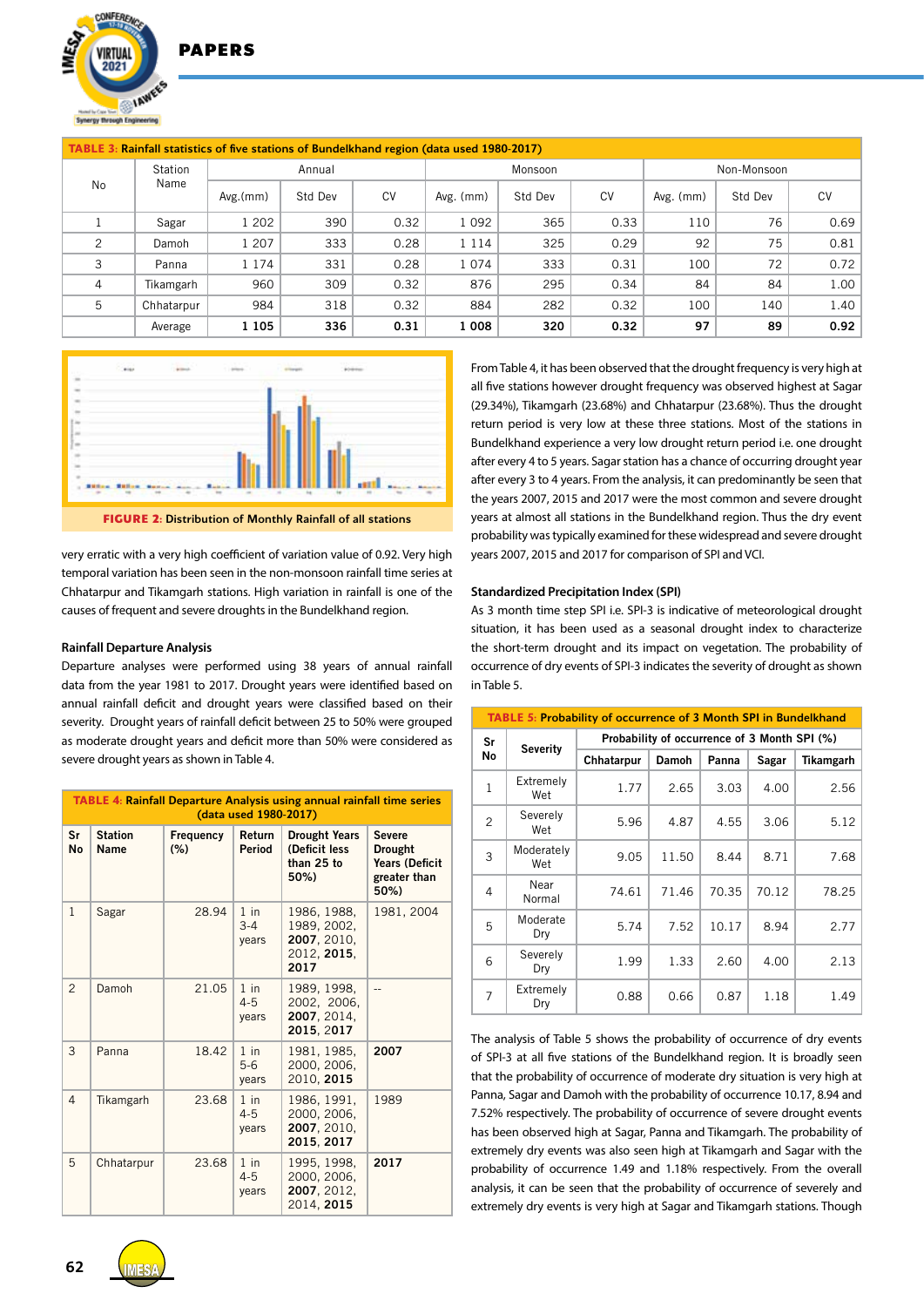Table of Contents

3S Media **3S Media**

the Sagar station receives a good amount of rainfall as compared to other stations, the probability of severely and extremely dry events has been observed very high at this station. Tikamgarh station has also shown a high probability of severe and extreme events. In the Bundelkhand region, the rainfall season comprises four to five rainy months i.e. June, July, August, September and October, and rainfall deficit during these months will have cumulative impacts during later monsoon months i.e. August, September and October. Thus for the 3-month SPI, analysis was especially focused on the drought severity during the August, September and October months. From the rainfall departure analysis, years 2007, 2015 and 2017 were identified as severe dry years for which further analysis of SPI and VCI has been performed. The SPI-3 severity values of the monsoon months for severe and widespread drought years 2007, 2015 and 2017 in the Bundelkhand region are given in Table 6.

| <b>TABLE 6: SPI-3 values for monsoon months of drought years</b><br>2007, 2015 and 2017 |         |         |         |           |            |  |  |
|-----------------------------------------------------------------------------------------|---------|---------|---------|-----------|------------|--|--|
| <b>Months</b>                                                                           | Sagar   | Damoh   | Panna   | Tikamgarh | Chhatarpur |  |  |
| Aug-07                                                                                  | $-1.26$ | $-0.79$ | $-2.05$ | $-2.18$   | $-2.01$    |  |  |
| Sep-07                                                                                  | $-2.22$ | $-0.87$ | $-2.04$ | $-2.28$   | $-1.77$    |  |  |
| Oct-07                                                                                  | $-1.31$ | $-0.65$ | $-1.61$ | $-1.44$   | $-1.15$    |  |  |
| <b>Aug-15</b>                                                                           | $-0.64$ | $-0.78$ | $-1.29$ | $-0.73$   | $-0.58$    |  |  |
| $Sep-15$                                                                                | $-0.89$ | $-1.34$ | $-1.69$ | $-1.12$   | $-1.46$    |  |  |
| $Oct-15$                                                                                |         | $-1.12$ | $-1.45$ | $-0.79$   | $-1.79$    |  |  |
| Aug-17                                                                                  | $-0.80$ | $-1.41$ | 0.15    | $-0.69$   | $-1.45$    |  |  |
| $Sep-17$                                                                                | $-0.57$ | $-1.47$ | $-0.05$ | $-1.43$   | $-1.64$    |  |  |
| Oct-17                                                                                  | $-0.78$ | $-2.09$ | $-0.93$ | -1.87     | $-1.80$    |  |  |

To monitor drought from a long-term space-based observation, the VCI index derived from NDVI is used in the study, The spatial extent and temporal change of VCI in the study area in August, September and October for the years 2007, 2015 and 2017 are shown in Figure 3. First of all the VCI is classified into five classes from extreme drought to no drought and then the percentage of the area falling in each class in the Bundelkhand region is calculated and is given in Table 7.

From the analysis of Figure 3 and Table 7, the extent and onset of drought events can be detected from the VCI maps of successive fortnights of the three driest years 2007, 2015 and 2017. Severe vegetation stress is evident all over the area during the last fortnight of October 2015. The situation was seen normal in August 2015 in Bundelkhand, where the majority of the area



**FIGURE 3:** Fortnightly spatio-temporal variation of Vegetation Condition Index (VCI) for the years 2007, 2015 and 2017 (low VCI value indicates drought severity)

| <b>TABLE 7: Area in percentage under different VCI classes</b><br>in Bundelkhand |                                  |                                 |                            |                        |                             |  |  |  |
|----------------------------------------------------------------------------------|----------------------------------|---------------------------------|----------------------------|------------------------|-----------------------------|--|--|--|
| <b>Dates</b>                                                                     | <b>Extreme</b><br><b>Drought</b> | <b>Severe</b><br><b>Drought</b> | Moderate<br><b>Drought</b> | Mild<br><b>Drought</b> | <b>No</b><br><b>Drought</b> |  |  |  |
| 8/13/2007                                                                        | 3.63                             | 3.41                            | 4.92                       | 6.72                   | 81.32                       |  |  |  |
| 8/29/2007                                                                        | 0.20                             | 0.36                            | 0.72                       | 1.46                   | 97.26                       |  |  |  |
| 9/14/2007                                                                        | 0.72                             | 0.51                            | 1.39                       | 2.84                   | 94.55                       |  |  |  |
| 9/30/2007                                                                        | 7.01                             | 9.13                            | 11.52                      | 11.98                  | 60.37                       |  |  |  |
| 10/16/2007                                                                       | 10.16                            | 10.12                           | 13.44                      | 15.34                  | 50.95                       |  |  |  |
| 8/13/2015                                                                        | 0.91                             | 1.32                            | 2.14                       | 3.20                   | 92.43                       |  |  |  |
| 8/29/2015                                                                        | 0.03                             | 0.12                            | 0.41                       | 1.29                   | 98.14                       |  |  |  |
| 9/14/2015                                                                        | 0.59                             | 2.95                            | 6.98                       | 11.39                  | 78.09                       |  |  |  |
| 9/30/2015                                                                        | 18.66                            | 11.92                           | 13.85                      | 14.63                  | 40.95                       |  |  |  |
| 10/16/2015                                                                       | 27.52                            | 24.86                           | 21.74                      | 13.55                  | 12.33                       |  |  |  |
| 8/13/2017                                                                        | 1.57                             | 1.87                            | 2.73                       | 3.75                   | 90.08                       |  |  |  |
| 8/29/2017                                                                        | 0.07                             | 0.14                            | 0.34                       | 0.84                   | 98.61                       |  |  |  |
| 9/14/2017                                                                        | 0.20                             | 0.70                            | 2.18                       | 5.19                   | 91.74                       |  |  |  |
| 9/30/2017                                                                        | 1.16                             | 2.97                            | 6.32                       | 10.64                  | 78.91                       |  |  |  |
| 10/16/2017                                                                       | 5.77                             | 8.81                            | 11.58                      | 13.51                  | 60.32                       |  |  |  |

was under no-drought condition. The drought situation started worsening after the first fortnight of August 2015. By the end of October 2015 around 27.5, 24.7 and 13.5% area of the region were found under extreme, severe and moderate stress conditions respectively. A similar progression of drought situation from August to October has been seen in the years 2007 and 2017 in the whole region. Some exception was seen in the middle of September 2007, when more area was under drought as compared to October 2007 especially in the southern part of the Bundelkhand region. From the overlaying of VCI maps, it is observed that the Sagar and Tikamgarh district of the study area is prone to water stress and severe drought. In a comparison of the dry periods identified using SPI and water stress conditions identified using VCI, it is observed that both indices are showing droughts almost at the same period and with the same severity. VCI analysis of all the three severe drought years indicated the increase of spatial extent of drought from August to September especially in the Sagar and Tikamgarh districts which are quite relatable and in agreement with the results derived from the SPI-3. The present study justifies the advantage of satellite-based data for identifying the spatial and temporal extent of vegetation stress and prevailing drought situation in the larger area with ease.

# **CONCLUSIONS**

The present study examined the spatial and temporal extent of drought over five districts, Sagar, Damoh, Panna, Tikamgarh and Chhatarpur of the Bundelkhand region in the Madhya Pradesh state of India using the annual rainfall departure analysis and combination of station-based rainfall drought severity index (SPI) and remote sensing-based index (VCI). The annual rainfall departure analysis indicated a very high drought frequency at most of the stations with an overall drought return period of 4 to 5 years in the region. Years 2007, 2015 and 2017 were identified as the severe drought years which had a wide coverage over the region and were common in all the five districts and further analysis for comparison between SPI and VCI was carried out for those years. SPI-3 values were estimated for all five stations using the long-term monthly rainfall data. Analysis of SPI-3 shown that, though the Sagar station receives a good amount of annual rainfall as compared to other stations, the probability of severely and extremely dry events is very high at this station. Tikamgarh station has also shown a high